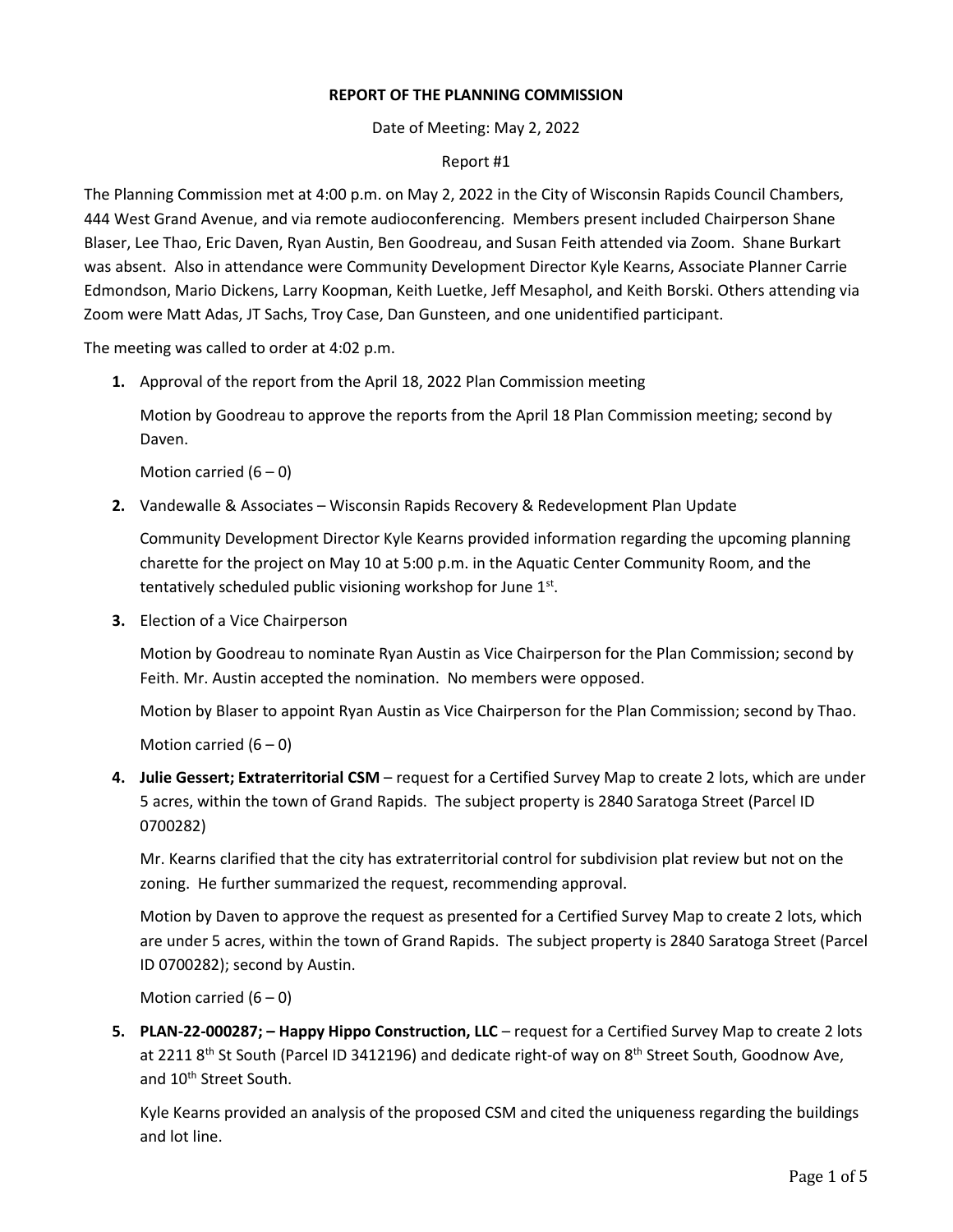Larry Koopman of Lampert Lee spoke to concerns about zero lot lines, characteristics of the lot and to its future development; he encouraged commissioners to approve the request.

Motion by Goodreau to approve the request for a Certified Survey Map to create 2 lots at 2211  $8<sup>th</sup>$  St South (Parcel ID 3412196) and dedicate right-of way on 8<sup>th</sup> Street South, Goodnow Ave, and 10<sup>th</sup> Street South, with the restrictions based on Mr. Kearns' interjection; second by Blaser.

Motion carried  $(6 - 0)$ 

**6. PLAN 22-000256; Dan Gunsteen** – request for a site plan review to construct a car wash at 4120 8<sup>th</sup> Street South (Parcel ID 3414102).

Associate Planner Carrie Edmondson provided background information and a synopsis of the request, noting the suggested modifications from the City Engineering Department regarding ingress and egress on the site. Parking and usage issues were also addressed. Approval of PLAN-22-000256 was recommended with the conditions specified in the staff report.

Chairperson Blaser asked if the ingress/egress issues had been discussed with the applicant, to which Carrie Edmondson and Dan Gunsteen responded. Mr. Gunsteen noted his preferences to ingress/egress and the goals for the flow of operations of the car wash business. Commissioner Feith asked about the distance from 8<sup>th</sup> Street the ingress/egress on Dove Ave to which Dan Gunsteen and Engineer Matt Adas replied. Commissioner Goodreau inquired about the impact on neighboring properties and Eric Daven requested more information about property lines and fencing, to which Matt Adas replied. Conditions of ingress and egress were further discussed among the members and the applicant, as well as City Engineering approvals.

Motion by Austin to approve the request for a site plan review to construct a car wash at 4120 8<sup>th</sup> Street South (Parcel ID 3414102) with staff recommendations, in addition to the condition of a two-way ingress/egress on 8<sup>th</sup> Street South and ingress on the eastern side, subject to the following conditions:

- 1. A six-foot privacy fence shall be constructed along the full west property line.
- 2. The refuse enclosure shall match the design and colors of the primary building.
- 3. Sidewalks along Dove Avenue shall be installed as proposed
- 4. The site plan shall be amended to show ingress only for the  $8<sup>th</sup>$  Street South driveway, or removal of the eastern most driveway on Dove Avenue.
- 5. A lighting plan shall be submitted for review and approval by the Community Development Department.
- 6. Cut-off lighting fixtures or equivalent shall be used for the development, and lighting from the development shall not exceed 0.2 foot-candles at neighboring commercial property lines.
- 7. Applicable permit through the City shall be obtained.
- 8. The site plan shall include one-way ingress on the easternmost Dove Avenue entrance, or elimination of that access subject to review and approval by the City Engineering Department.

Second by Goodreau.

Motion carried  $(6 - 0)$ 

**7. PLAN 22-000205; Anderson's Bulk Fuel Storage** – public hearing and action on a request for a conditional use permit to construct bulk fuel storage tanks at 4000 Commerce Drive (Parcel ID 3409858)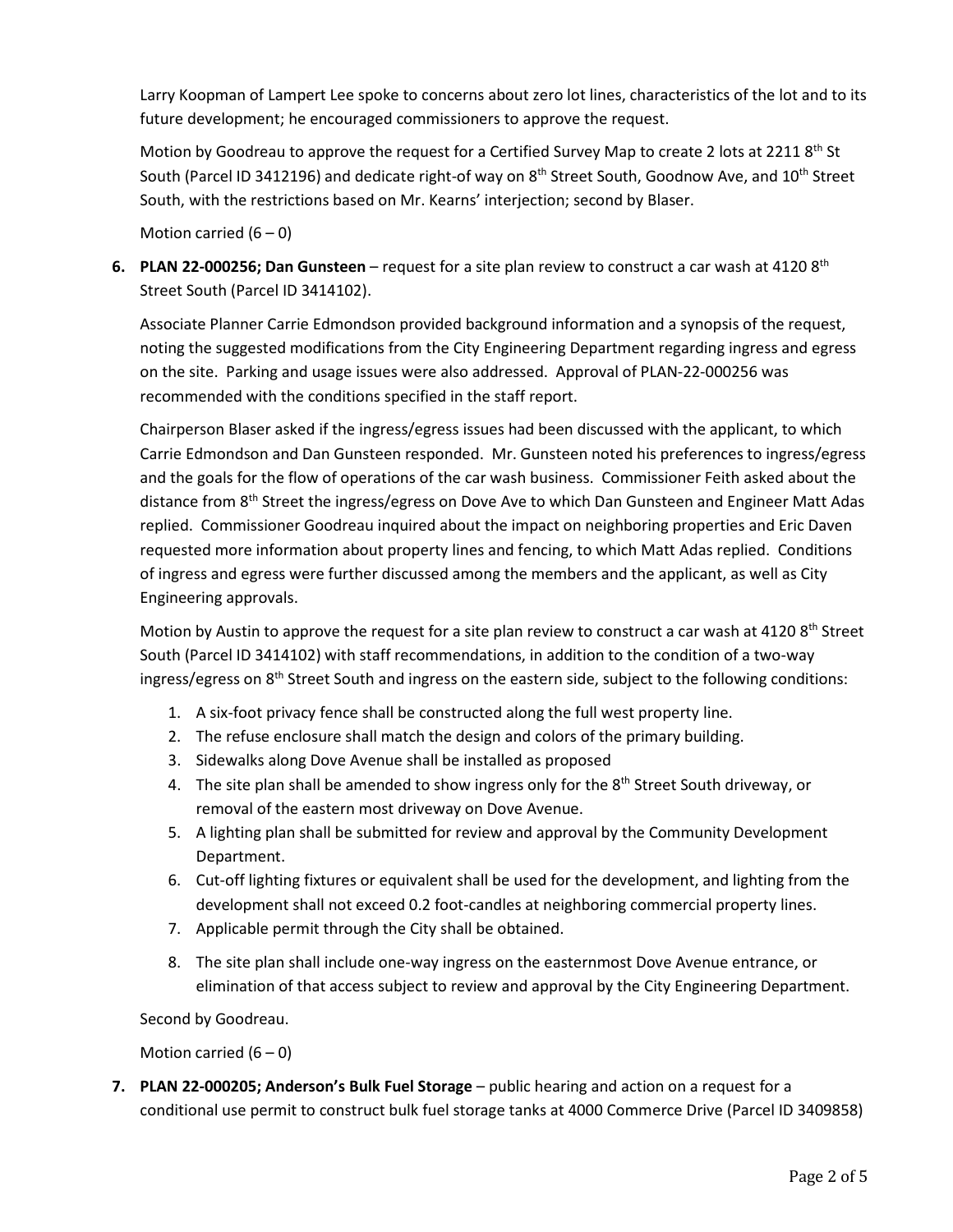Carrie Edmondson provided background and summarized the analysis for the request.

Public hearing opened at 4:33 p.m.

Speaking against: Keith Borski of 1421 of 48<sup>th</sup> Street North, Town of Grand Rapids, had concerns about the buffer zone, the protections that would be used regarding potential gas leaks, environmental and wildlife issues, and about noise.

Speaking in favor: none

Public hearing closed at 4:35 p.m.

Jeff Mesaphol, representing Anderson's, and Troy Case (Westmore Fluid Solutions) addressed the concerns about vapor leaks. Commissioner Daven asked about the paving on the driveway to which Jeff Mesaphol and Kyle Kearns responded. Mr. Mesaphol answered clarified about how the current operation receives LP without the installation of the tanks. Ryan Austin inquired about fencing and security, to which Troy case, Jeff Mesaphol responded. Kyle Kearns commented that the City's Interim Fire Chief did not have any concerns with the project. Mr. Case responded to Commissioner Feith's concerns regarding the interrelationship between fertilizer and propane regarding safety issues.

Motion by Daven to approve the request for a conditional use permit to construct bulk fuel storage tanks at 4000 Commerce Drive (Parcel ID 3409858), subject to the following conditions:

- 1) This approval is for the installation of three tanks. Installation of an additional storage tank would require an amendment to this conditional use permit
- 2) Any driveways, aisles, or parking that is extended or installed shall be hard surfaced (e.g., pervious concrete, asphaltic concrete, pavers or similar product).
- 3) Applicable building permits through the City shall be obtained.
- 4) Community Development staff shall have the authority to approve minor modifications to the plans.

Second by Goodreau.

Motion carried  $(6 - 0)$ 

**8. PLAN 22-0195; Mario Dickens** – public hearing and action on a request from Mario Dickens for a conditional use permit to operate a truck-trailer rental establishment at 711 East Grand Avenue (Parcel ID 3407803)

Carrie Edmonson provided background and a synopsis for the request, recommending approval with the conditions outlined in the staff report.

Public hearing opened at 4:49 p.m.

Speaking against: Keith Leutke, representing Robert Hewitt of 122  $8<sup>th</sup>$  Street South, expressed concerns about signage and the layout of the map, employee parking, vehicle sales and truck rentals.

Speaking in favor: none

Public hearing closed at 4:51 p.m.

Carrie Edmondson clarified the layout of the parking map. Commissioner Feith asked staff for more clarification on landscaping and screening, to which Carrie Edmondson and Kyle Kearns responded. Staff indicated that a condition of approval could be added for fencing. Commissioner Feith had additional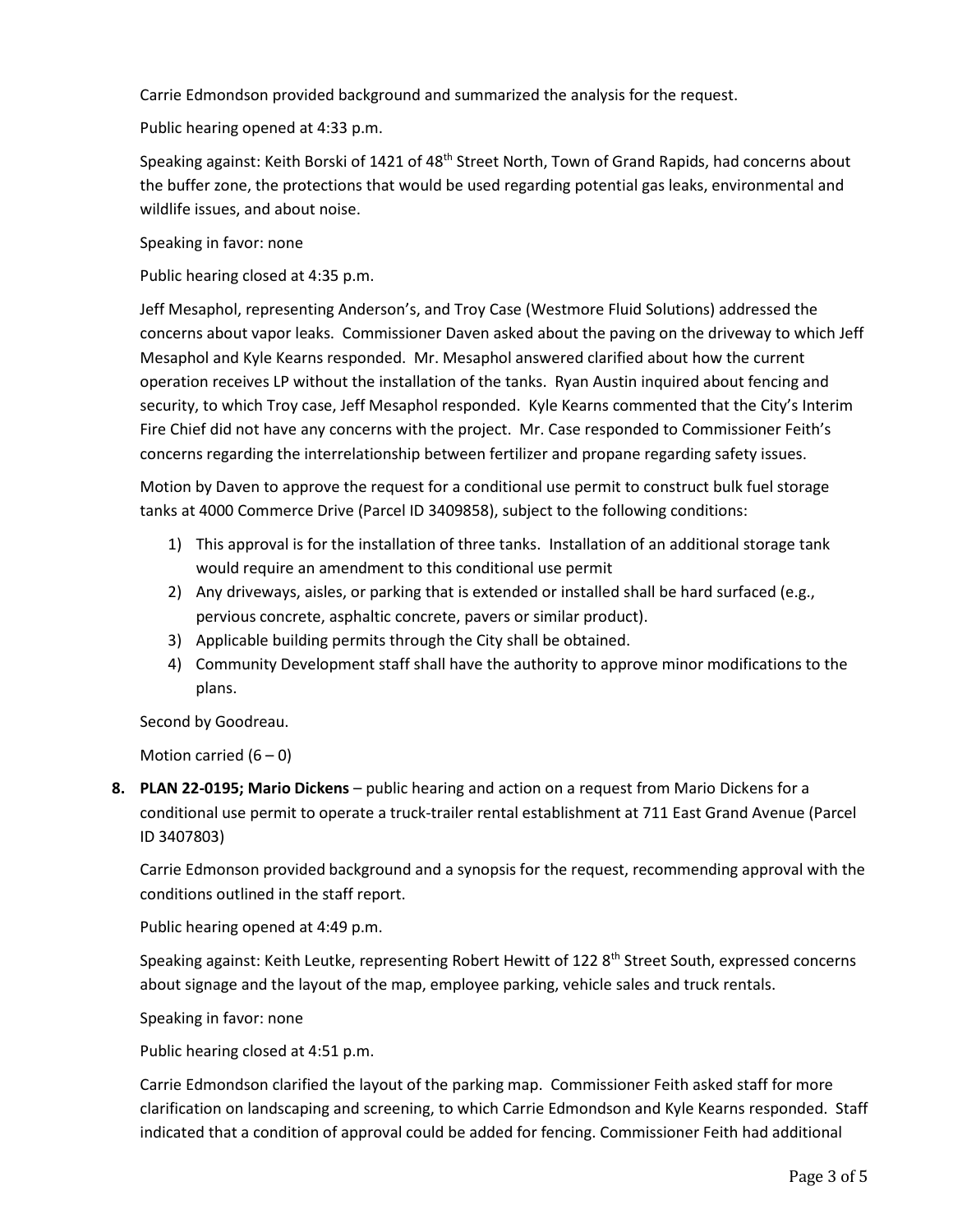questions about whether the project was discussed with neighboring properties to the north, to which Kyle Kearns responded. Ms. Edmonson answered member Feith's questions about signage as well. Mario Dickens and Carrie Edmondson addressed Commissioner Daven's concerns about parking and pavement.

Motion by Austin to approve the request for a conditional use permit to operate a truck-trailer rental establishment at 711 East Grand Avenue (Parcel ID 3407803) subject to the following conditions:

- 1. All applicable building permits must be obtained, and occupancy granted before commencing business operations.
- 2. The conditional use permit shall be reviewed by Community Department Staff within one year of approval to ensure compliance. If determined to be out of compliance the use shall be reviewed by the Plan Commission.
- 3. The premise shall be kept clean and orderly.
- 4. The applicant shall submit an updated site plan showing exact parking for all vehicles and drive aisles. Parking shall not impede building access or driveways and onsite circulation shall be maintained.
- 5. Parking must be striped consistent with the approved site plan and applicable parking standards.
- 6. All trucks and trailers must be parked in the area delineated below, and not within the 25-foot front yard setback along  $7<sup>th</sup>$  Street South, E Grand Avenue, or  $8<sup>th</sup>$  Street South nor within the 20foot side yard setback.
- 7. No more than a total of 15 trucks and trailers shall be parked on the premise.
- 8. Trucks are limited to those that (i) have no more than two axles per unit, (ii) have a maximum box length of 17 feet, (iii) have a maximum height of 12 feet, and (iv) do not require a commercial driver's license to operate.

Second by Goodreau.

Motion carried  $(6 - 0)$ 

**9. PLAN 22-000259; Community Development Department** – public hearing and action on a request from the City of Wisconsin Rapids to amend Chapter 11-Zoning Ordinance, specifically appendix B, 5.04 – Overnight Lodging, to permit the permanent residence of an onsite manager as an accessory use within a dwelling unit.

Carrie Edmonson provided background and a review of the request. Commissioner Goodreau asked if the amendment was primarily for the inclusion of language regarding an on-site manager, to which Carrie Edmonson responded. Mr. Daven inquired about the approval processes, the method for enforcing the policy, and the 30-day stay policy to which Carrie Edmondson and Kyle Kearns responded.

Public hearing opened at 5:11 p.m.

Speaking against: none

Speaking in favor: none

Public hearing closed at 5:12 p.m.

Motion by Thao to approve the request from the City of Wisconsin Rapids to amend Chapter 11-Zoning Ordinance, specifically appendix B, 5.04 – Overnight Lodging, to permit the permanent residence of an